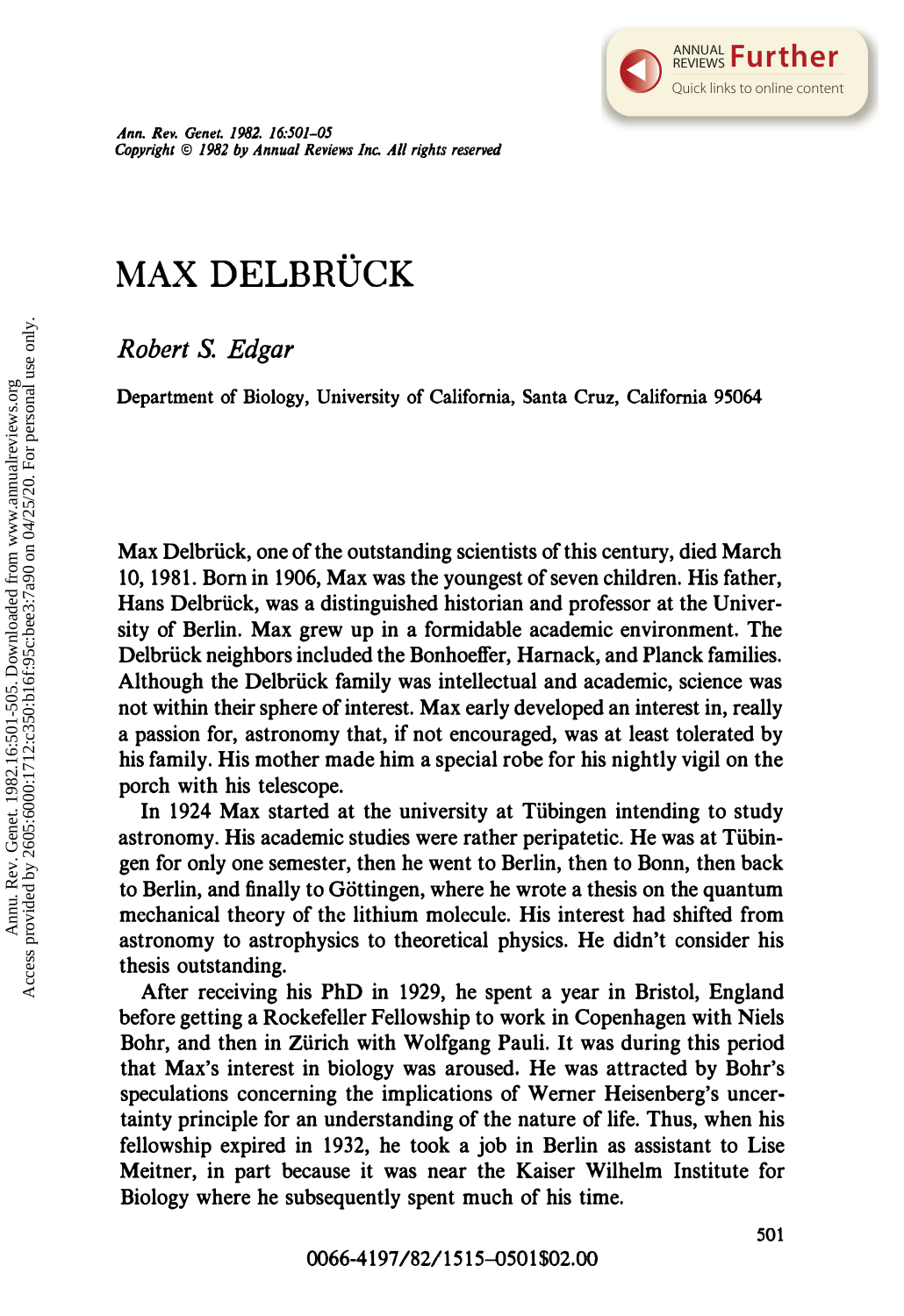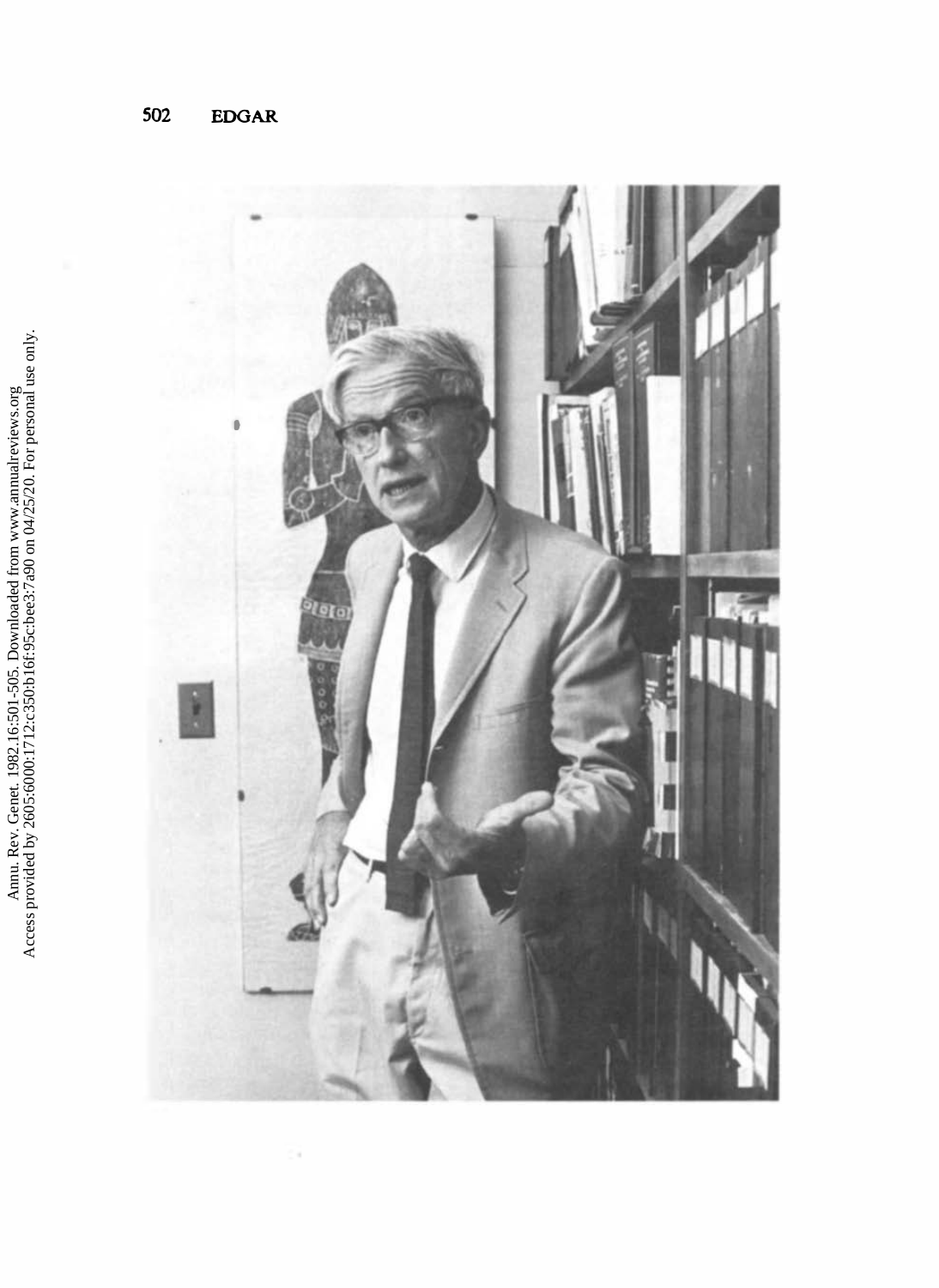His job with Meitner was to provide theoretical support for Hahn's and Meitner's experimental studies on neutron bombardment of uranium. Like everyone else at the time, Max failed to see the first evidences of nuclear fission among Hahn's and Meitner's results, perhaps because his interest had shifted to biology and to his "moonlighting" activities with N. W. Timofeeff-Ressovsky and K. G. Zimmer at the Kaiser Wilhelm Institute. These studies were attempts to determine properties of the gene from its sensitivity to ionizing radiation. This work was highly technical and not widely known among biologists, but was later referred to in the 19408 in Schrödinger's widely-read little book *What is Life?* (4). Max thus gained a reputation for his work, at least among the readers of the Schrödinger book, many of them physicists wishing to move into biology. It was not until the 19408 and early 1950s, however, that Max helped many physicists make the transition to biology.

In 1937 he was again given a Rockefeller Fellowship, this time to support his study of biology at the California Institute of Technology. He accepted the fellowship, not only because of his desire to pursue his interest in biology, but also because he realized that his academic future in Germany was not promising owing to his outspokenness at Nazi indoctrination camps. At Caltech he spent a short time trying to learn the intricacies of Drosophila genetics from A. H. Sturtevant and Calvin Bridges, but soon discovered bacteriophage, the organism that was to occupy him for the next 15 years, and began his collaboration with E. L. Ellis to define the life cycle of a bacterial virus.

His fellowship expired in 1939, but the Rockefeller Foundation helped him get ajob at Vanderbilt University and paid half his salary. It was during this period that his collaboration with S. E. Luria, T. F. Anderson, and A. D. Hershey began. The phage workers had begun spending summers at Cold Spring Harbor Laboratory in 1941. The first Cold Spring Harbor phage course was offered in 1945.

In 1947, Max accepted a professorship at Caltech and moved back to Pasadena, which was to be his home for the rest of his life. Although Pasadena became his home, he retained a strong interest in German science. He visited Germany frequently after the war and was for two years (1961- 1963) director of the Institut für Genetik at the University of Cologne, an Institute he helped to found.

In the early 1950s, as the field of phage genetics grew, Max's interest in it waned and he made a major change in his research efforts to the nature of the primary transducer processes of sense organs, as manifested in the taxis of the fungus *Phycomyces*. He pursued this research interest to the end of his life.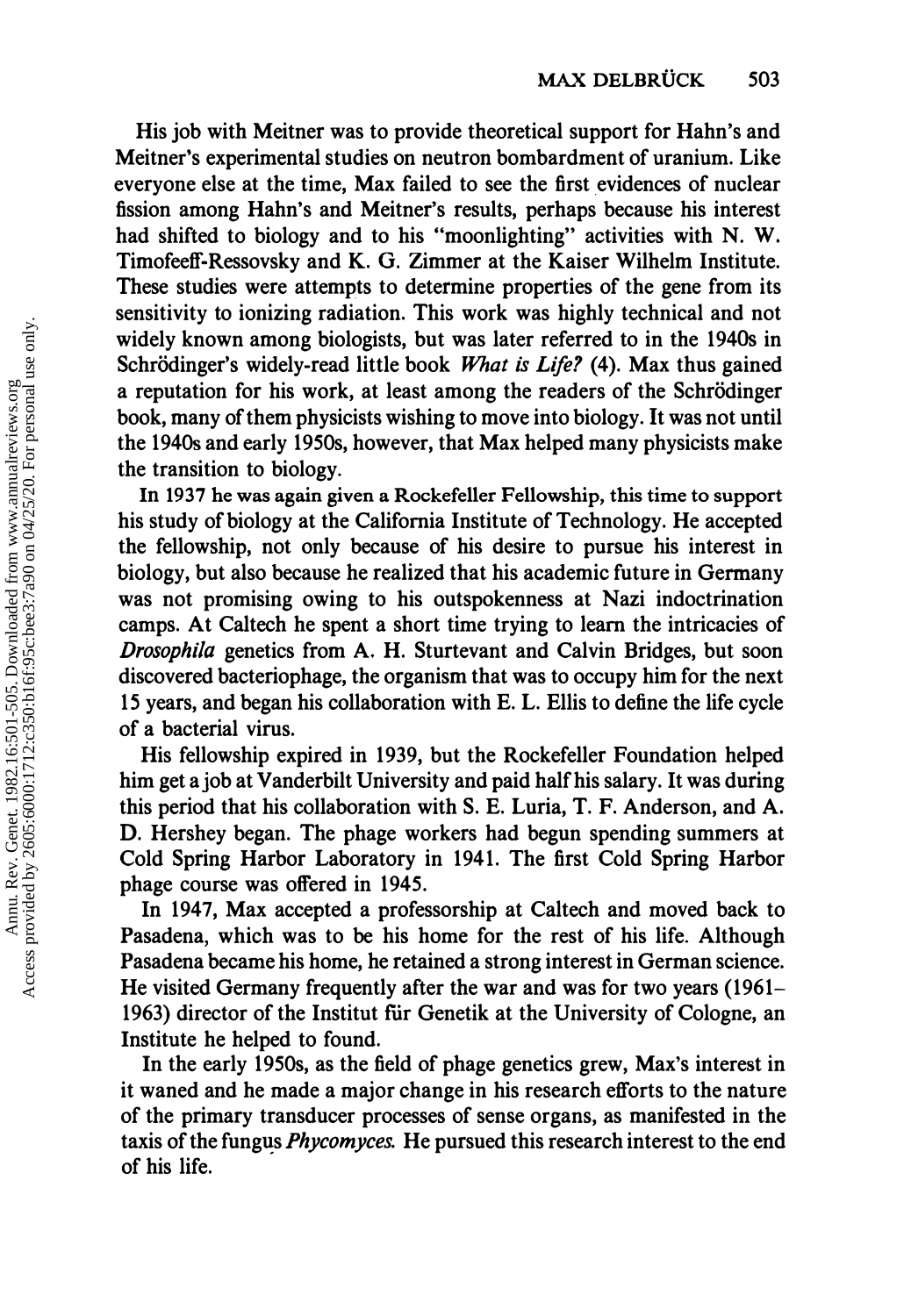Undoubtedly, his greatest research accomplishments were the collaborations with Ellis and later with Luria and others on bacteriophage growth and the nature of the mutation process in bacteria. These studies laid the foundation from which the fields of bacteriophage and bacterial genetics grew. What is significant about this work is not so much what was learned as how it was learned. New quantitative approaches to the study of microorganisms were developed-methodologies that allowed the analysis of individual as well as population phenomena and that did not confuse the two. This approach is exemplified by the Luria-Delbriick fluctuation analysis of mutational events in bacterial populations (3). Virtually all bacteriophage and virus experiments now performed are variations on the one-step growth experiment originally perfected by Ellis and Delbriick (2).

It is difficult to appreciate the importance of these contributions, since they are now an integral part of how we conceptualize the behavior of microbial populations. Max's early training in particle physics no doubt helped him in developing these methods. For his bacteriophage work, he received many honors and awards, among them the Nobel Prize in Physiology or Medicine in 1969.

However, Max's major contribution to science was most likely his influence on the numerous scientists with whom he worked. He was considered the father of the phage field and to many he was indeed a very strong and influential figure. He set a vivid example in his quest for scientific understanding, an example that could be, on occasion, unnerving. 1 can recall seminars (including my own) that Max interrupted with, "I don't understand a word you are saying. Start all over again." His sometimes brusque manner arose from a deep and persistent quest for understanding. His presence at a seminar or meeting insured its success, for his questions were always penetrating and led to meaningful discussions. To Max science was serious business. He had no patience with dilettantes or entrepreneurs. Nor did he care for the busy-work that constitutes so much of scientific activity. If experiments did not help one toward answering the deep questions, for instance the mystery of gene replication, they were not worth doing. He would say just that. He was inclined to make quick and sometimes erroneous judgments; for a time he believed lysogeny was an experimental artifact. Yet often these judgments stimulated others to productive work. The book Phage and the Origins of Molecular Biology (1), a collection of articles by molecular biologists close to Max and written for his 60th birthday, contains many anecdotes that document Max's powerful influence on his scientific friends.

Yet his serious dedication to science was but part of a larger appreciation of human values and the quest for understanding. He gave his Nobel award